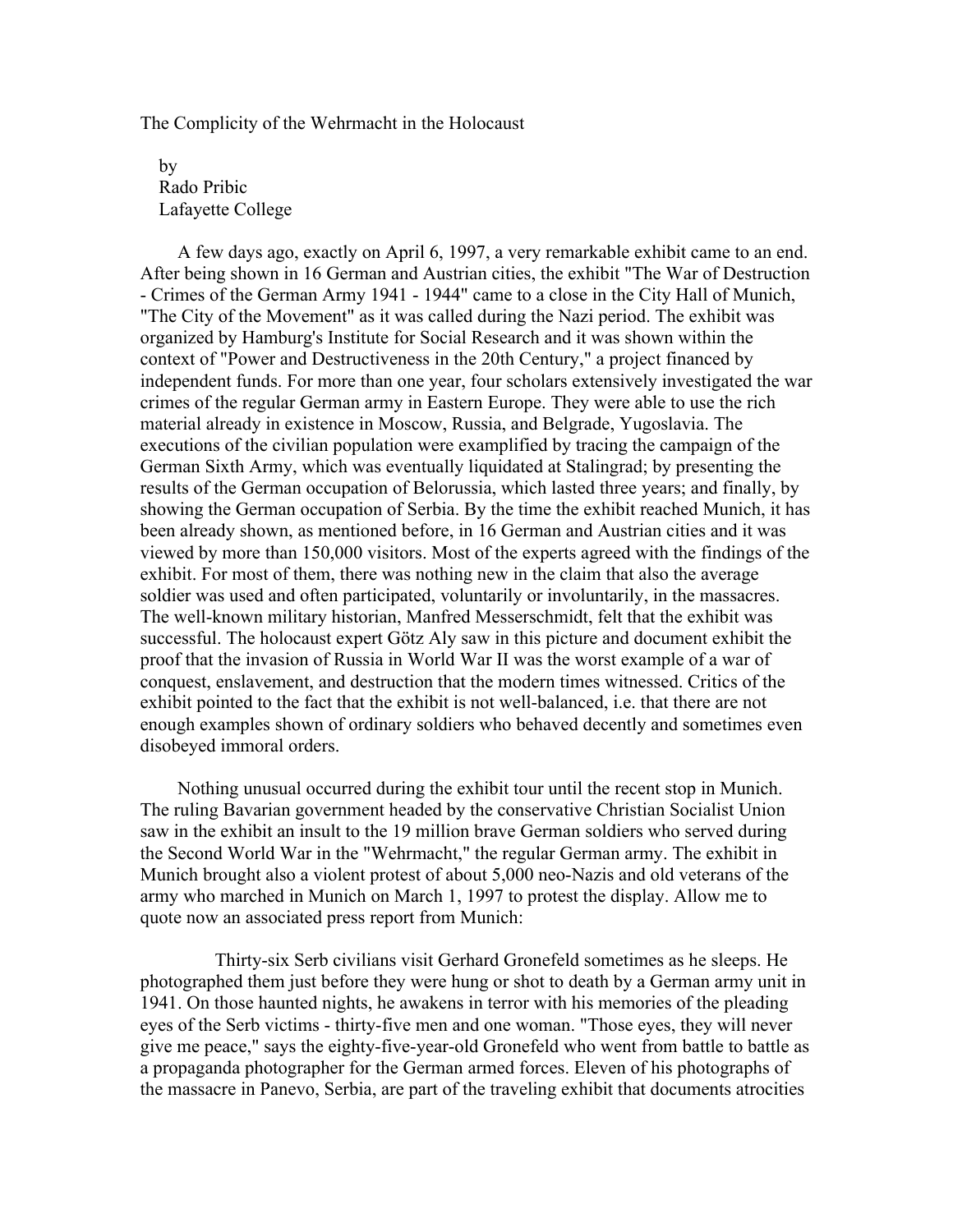committed in the Balkans and the Soviet Union by the German regular armed forces, the Wehrmacht. Gronefeld goes on to say that thirty-six civilians were rounded up at random in revenge for the killing of two SS officers by Serb partisans. Gronefeld photographed the civilians taken to the cemetery where they were executed. "In the eyes before they died, I saw the last appeal for mercy," Gronefeld recalls. Eighteen of them were hung and the rest were taken to the cemetery wall and were executed by firing squad." Gronefeld photographed a soldier who drew his pistol and finished off a wounded victim.

 Such pictures, documents, and discussions raise again the question of the German culpability during the Second World War and the Holocaust. Last year I edited and translated the English edition of the book The German Public and the Persecution of the Jews 1933-1945. The first part of the book gives us eyewitness reports by Jews, half-Jews and non-Jews and the second part presents interpretations by experts in various fields. We have ample proof that all areas of German life and that all institutions of the Third Reich participated in one way or another in humiliation, destruction, and even in murder of millions of innocent people. We have plenty of proof of the viciousness of the justice system which persecuted the Jews even before the Nuremberg laws were passed. Unfortunately, we can also see that all of the churches in Germany carry a great guilt by contributing to the destruction of the European Jewery. We can talk about the discriminatory policies of the artistic and cultural institutions, the economic cannibalization of Jewish estates within the context of the "Dejudaization of the German Economy," and even about the well-known collaboration of many non-Germans in executing "the final solution."

 One of the most discussed and most controversial aspects of the complicity in the atrocities, particularly in Eastern Europe, is that of the regular German military. The first West German government after the war under Konrad Adenauer masterminded the myth of the disciplined and innocent regular German army, which was misused and betrayed by the evil Führer. The West German media perpetuated the pictures of the brave, heroic fighters, who fought the Communist barbarism of the East and every young German child growing up in West Germany was able to indulge in thousands of cheap paperbacks describing the heroic defense of the fatherland. The myth culminated in the heroic resistance of the army to the madman Hitler, resulting in the assassination attempt of the 20th of July, 1944.

 Cynically, we can say that the attempt to assassinate Hitler was perhaps the only deed worth mentioning as an example of the resistance within the German army to the National Socialist dictatorship. Can you think of any others? The demonstrators in Munich did not like to see that myth destroyed. They questioned the authenticity of the pictures and the documents. But even the commissioned experts provided by the German government had to certify the authenticity of the pictures of burning villages, executed men and women, butchered children, and humiliated "Untermenschen," the "subhumans." Featured is a letter from a German sergeant, Robert Rupp, to his wife in Ingolstadt, written on November 22, 1941, from the Russian front. He writes that he is moved to tears while thinking of some of the saddest scenes he has recently witnessed. He is deeply ashamed and upset by the lack of human compassion. His own comrades are guilty of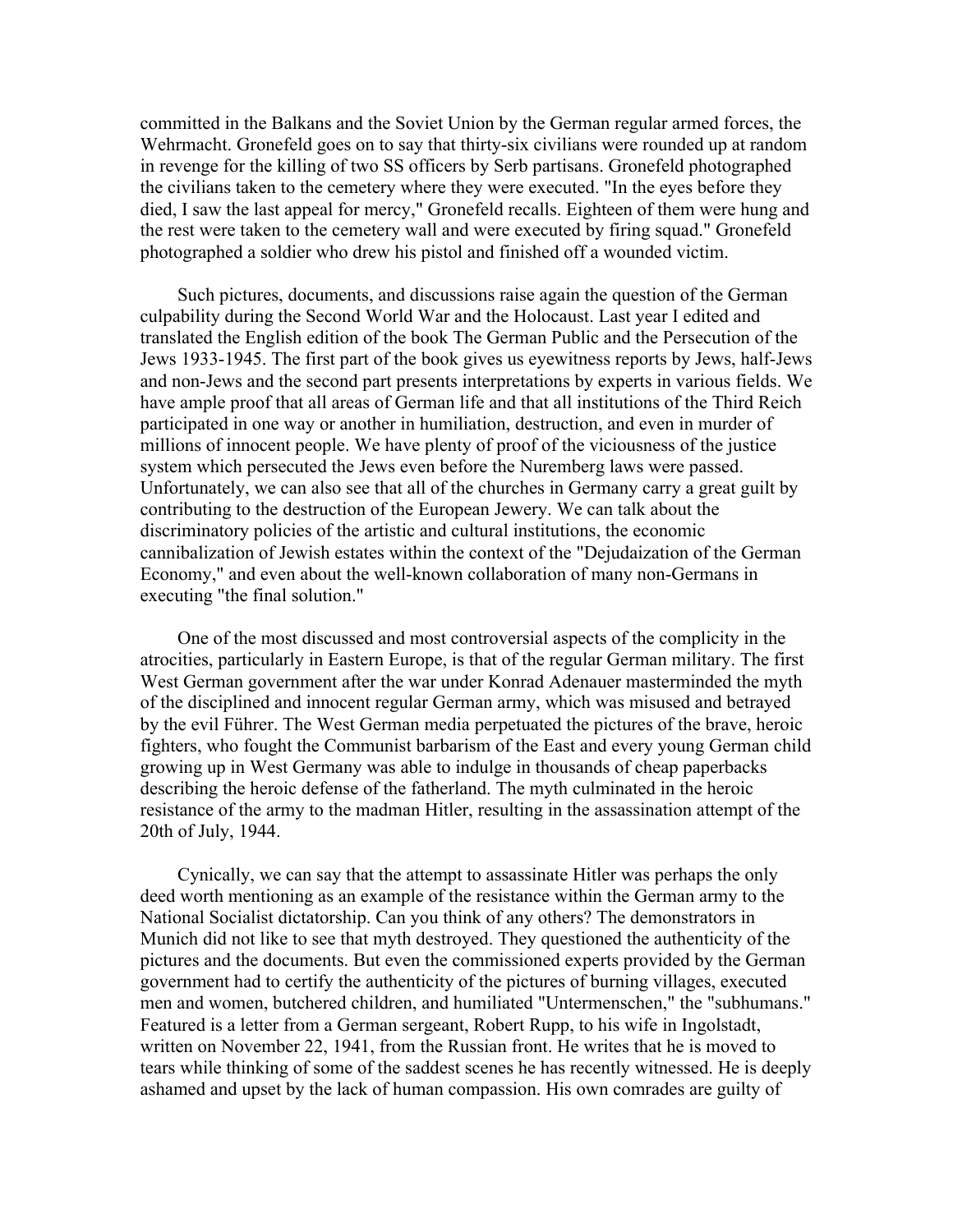burning whole villages and massacring innocent civilians. In the last paragraph of the letter, he tells his wife that, once he is going to see her again, he will need to spend a lot of time crying. However, two weeks later on December 4, 1941, Robert Rupp was killed in the attack on Moscow. Interestingly enough, nobody from the German Defense Ministry is even coming close to the exhibit, especially not the Defense Minister, Volker Rühe. At least, his predecessor, Hans Apel, declared in 1982 that "During the National Socialism, the fighting forces were partially guilty of participation and partially they were misused without their own guilt."

 Any historian knows that the German war against the people of Eastern Europe was a war of total destruction. So, for example, on October 10, 1941, Fieldmarshal Walter von Reichenau, who was at that time the commander of the Sixth Army, which will later be completely annihilated at Stalingrad, issued the following order: "The army has to be prepared to fight against the Jewish- Bolshevik system. The soldier in Eastern Europe is not only a fighter according to the rules of warfare, but also a carrier of an unyielding ideology. Therefore, the soldier has to have full understanding for the necessity for a hard but just vengeance against the Jewish subhuman. Only in such a fashion will we be fulfilling our historical task, to liberate the German nation once for all from the Asian-Jewish danger." By the way, this particular order was picked up by Hitler personally with enthusiasm and distributed to other generals to share it with their troops. Not only in the above-mentioned exhibit, but also in other archives, we have documents of hundreds of orders which called for a systematic destruction of Jews, Communists and even prisoners of war.

 As I mentioned earlier, there is no doubt about the complicity of many German people in the Holocaust, directly or indirectly. The degree of that complicity could be debated. From my book, I would like to quote the personal account of Walter Grab, who eventually escaped from Vienna and became the head of the German Studies Department at the University of Tel Aviv. He writes:

 I was on my way home on the afternoon of April 25, 1938, six weeks after the Nazi takeover in Austria. There was a Jewish Gymnasium close to our apartment, in the cellar of the house at 20 Liechtenstein Street. I sometimes went there to do gymnastics when I was a child of seven or eight years old. When I came close to this house, I was stopped by a chain of Nazis who wore armbands with swastikas. One of them yelled at me: "Are you a Jew?" When I said yes, he pushed me towards the house where the gymnasium was and ordered me to climb down the cellar stairway. Jewish children used to exercise in this large cellar, which was approximately thirty meters long. There was a lot of exercise equipment and there were also rooms where Jewish boys and girls could change clothes. In the gym's lobby, I saw about twenty to thirty Jews who the Nazis had caught before me. They were crowded into a corner. A Nazi pushed me in there, too. The large gym as well as the lobby were--if you'll pardon the expression--completely full of shit. The floor and the walls were entirely covered with excrement. It stank savagely. By my estimation, a whole regiment of the SA or the SS or some other Nazis relieved themselves shortly before they began to round up the Jews; the excrement was still fresh and moist. Fifteen to twenty Nazis stood in the changing rooms in addition to the Jews.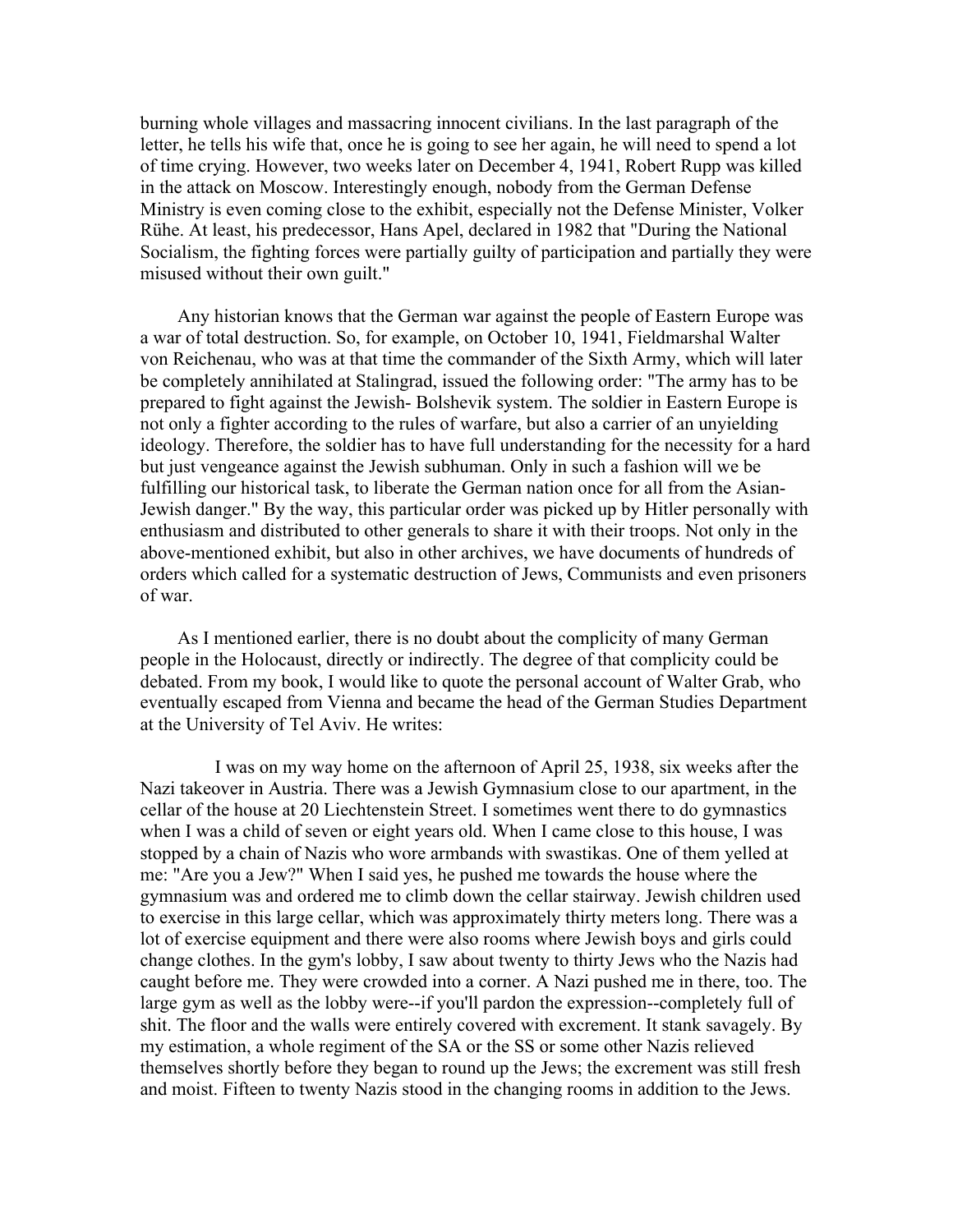Behind me more Jews were pushed down the cellar stairways so that there were finally thirty-five or forty of us--only men. The Nazis had great fun; they amused themselves tremendously because they could now show off their courage with these helpless and confused Jews whom they chased into this gymnasium filled with excrement. They laughed and yelled for ten or fifteen minutes and made fun of us because we were afraid. Finally, one of them stepped in front and said: "You Jews have left your gymnasium to us in such a filthy state. Jewish gymnasia are so dirty. Again, one can see how filthy Jews are. And now you have to lick everything clean." What can one say when at the mercy of these barbarians who appear as if they have a human face? Nothing. We stood there silently. We were at their mercy, and anything seemed possible to us. However, they only wanted to have a little fun. They came up with this idea in order to insult and demean the Jews. This was not an ordered campaign like the pogrom of November 9, when the Jews' stores were plundered and their apartments were destroyed. No, this fun was genuinely mob-inspired. I am not sure whether jokes like this took place in other cities, but they look place in Vienna. We were completely at the mercy of these Nazis. And they had tremendous fun while we squeezed together in fear. How could one lick this Nazi excrement?

 Then one of them yelled: "Let's go to work!" And several Jews really tried to collect the excrement with their hands and throw it into the toilet bowls. That, however, was impossible. At best, one could only smear the excrement. It was impossible to clean the entry room and the gymnasium in this way. The Nazis laughed at and ridiculed us, but they finally brought a shovel, a broom, a bucket, and a few rags. We turned on the water faucet. However, one would have needed a fire hose for this job. I took one of the rags, in terrible fear of being killed by one of these Nazis in this cellar, and threw the excrement into the toilet bowl while trying to hide behind other Jews. The whole thing lasted a quarter of an hour to twenty minutes, during which time we were trying to obey the Nazi's orders. We were not very successful. And while I squatted and bent over in order to make myself, in my fear, as little as possible, I lifted my eyes up, just in time to meet precisely the gaze of one of the laughing Nazis who were standing there with their swastika bands on their brown shirts. I recognized him right away; he was a classmate of mine from the elementary school. Although I had left that elementary school in 1929, and nine years had passed in the meantime, I knw right away that this Nazi was a boy with whom I had gone to class for the first four years. Once we even sat next to each other and played in the courtyard together. His name was Lichtenegger. I will never forget that.

 And this former schoolmate Lichtenegger looked at me--and recognized me just as I had recognised him. This recognition was uncomfortable and embarrassing for him. I noticed this in a split second; I felt that he did not want to lower me, the Jew who he knew, but the anonymous Jew, the Jewish stereotype of Nazi racial madness. "The Jew" is vermin which needs to be squashed, destroyed, but the classmate Grab who he knew as a fellow human being was excluded from this rule. These were his thoughts; I understood this within a second when our eyes met. I then got up to throw away the rag and walked up to Lichtenegger while the other Jews were trying to clean up the excrement. In my best Viennese accent I said to him: "Listen, Lichtenegger, you know me, let me out of here." He lowered his eyes, tore off a piece of newspaper which was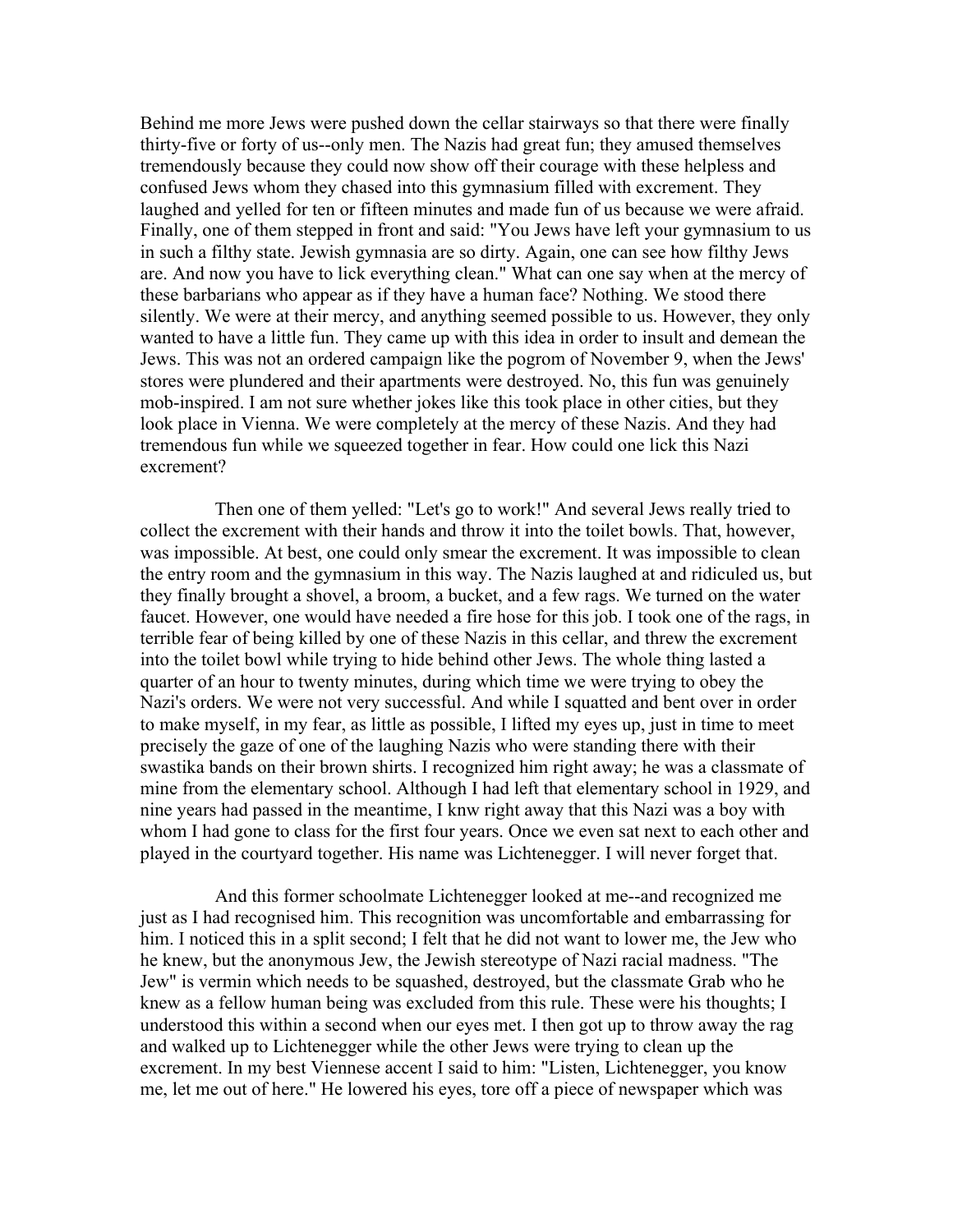lying around for cleaning the excrement, and wrote on it: "The Jew can walk out of here." Apparently he had some kind of small authority; he was some kind of a subleader of these Nazis. After he gave me the piece of paper without saying a word, I went to the cellar stairway and told the Nazi who guarded it: "Lichtenegger said I can get out of here," and I showed him the piece of paper. They I ran upstairs, showed the piece of paper to the Nazi at the door, and ran home as fast as I could. No more than an hour had passed from the moment that I was stopped on the street until my flight from the gymnasium. (pp. 31-33)

 This episode speaks for itself. These young Nazi thugs had little to gain in materialistic sense for humiliating their fellow citizens who happened to be Jewish. No one ordered them to do this, they just wanted to have a little fun. The atmosphere created during the Third Reich obviously encouraged many to humiliate the Jews. However, as the Grab story indicates, there is a difference for an average "decent" citizen between the "amorphous, abstract Jew" and a personal acquaintance.

 The question of guilt and culpability is a complex one. The German president Richard von Weizsäcker, in his remarkable speech during a commemorative ceremony in the plenary room of the German Bundestag (the lower chamber of the parliament), on May 8, 1985, the fortieth anniversary of the end of the Second World War, perceptively characterized the genocide of Jews:

 This crime was perpetrated by a few people. It was concealed from the eyes of the public, but every German was able to experience the range of emotions that his Jewish compatriots had to endure--from plain apathy and hidden intolerance to outright hatred. Who could remain unsuspecting after the burning of the synagogues, the plundering, the stigmatization with the Star of David, the deprivation of rights, the ceaseless violation of human dignity? Whoever opened his eyes and ears and sought information could not fail to notice that Jews were being deported. The nature and scope of the destruction may have exceeded human imagination but, apart from the crime itself, there was an attempt by too many people, including those of my generation who were young and uninvolved in the planning and execution of these events, to ignore what was

 happening. There were many ways to avoid burdening one's conscience, to shun responsibility, to look the other way to keep mum. When the unspeakable truth of the Holocaust became known at the end of the war, all too many of us claimed that we had not known anything about it or even suspected anything.

 There is no such thing as the guilt or innocence of an entire nation. Guilt is, like innocence, not collective, but personal and individual guilt is either discovered or concealed. There is guilt which people acknowledge or deny. Everyone who directly experienced that era should today quietly ask himself about his involvement then.

 Unfortunately, not all Germans, or even non-Germans, are willing to confront their collective history. Even the present-day chancellor of the Federal Republic of Germany,